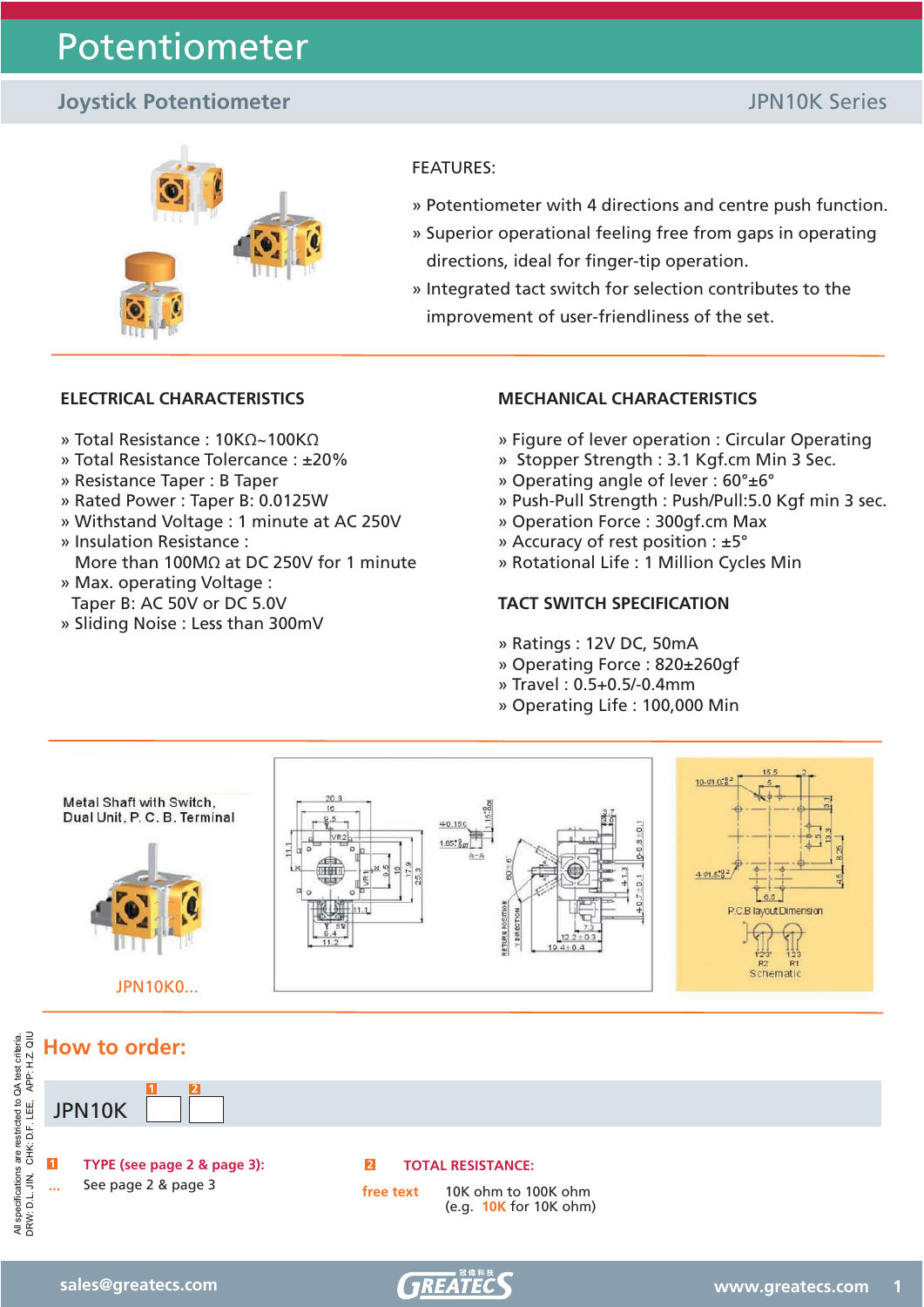# **Joystick Potentiometer JPN10K Series**